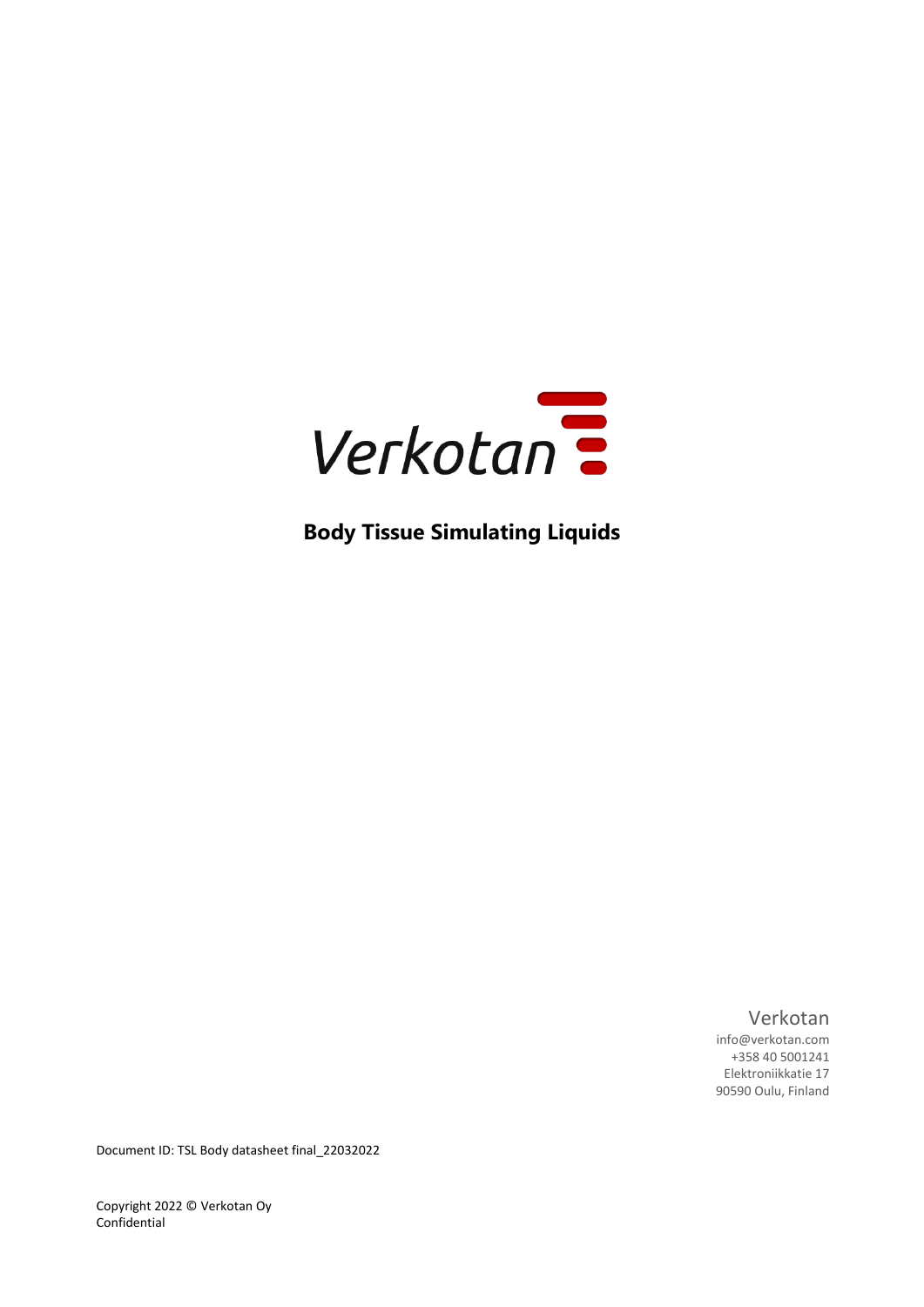

# **Tissue Simulating Liquids**

Verkotan offers tissue simulating liquids for various applications. The dielectric parameters of these liquids are tuned to match to real tissue parameters over a certain frequency range in a certain temperature. Based on Maxwell's equations the dielectric parameters capture the behaviour of electromagnetic field in a medium. Thus, they can be used to study how electromagnetic radiation propagates thru tissue.

The ingredients of the tissue simulants are selected among non-hazardous substances as far as applicable.

The dielectric parameters are measured with dielectric assessment kit, DAK-3.5 or DAK-12 Dielectric Probe manufactured by SPEAG. The dielectric measurement system is covering the 4 MHz – 20 GHz frequency range with an open-ended coaxial dielectric probe. With DAK, reference liquids are evaluated in accordance with IEC 62209, IEEE 1528, and several federal regulations.

Measurement report of the liquid will be included to the shipment.

# **Application**

Store the tissue simulant in closed container, stir the liquid thoroughly before the use and during the use if needed. Avoid making bubbles while mixing the liquid. Avoid evaporation of water while heating. Conductivity of the simulant can be adjusted by adding salt and relative permittivity by adding deionized water.



Document ID: TSL Body datasheet final\_22032022 Verkotan Oy

Copyright 2022 © Verkotan Oy Confidential 2012 12:00 12:00 12:00 12:00 12:00 12:00 12:00 12:00 12:00 12:00 12:00 12:00 12:00 12:00 12:00 12:00 12:00 12:00 12:00 12:00 12:00 12:00 12:00 12:00 12:00 12:00 12:00 12:00 12:00 12:00 12:00 12:00 12:00 12:00 Elektroniikkatie 17 90590 Oulu Finland Business ID 2651700-8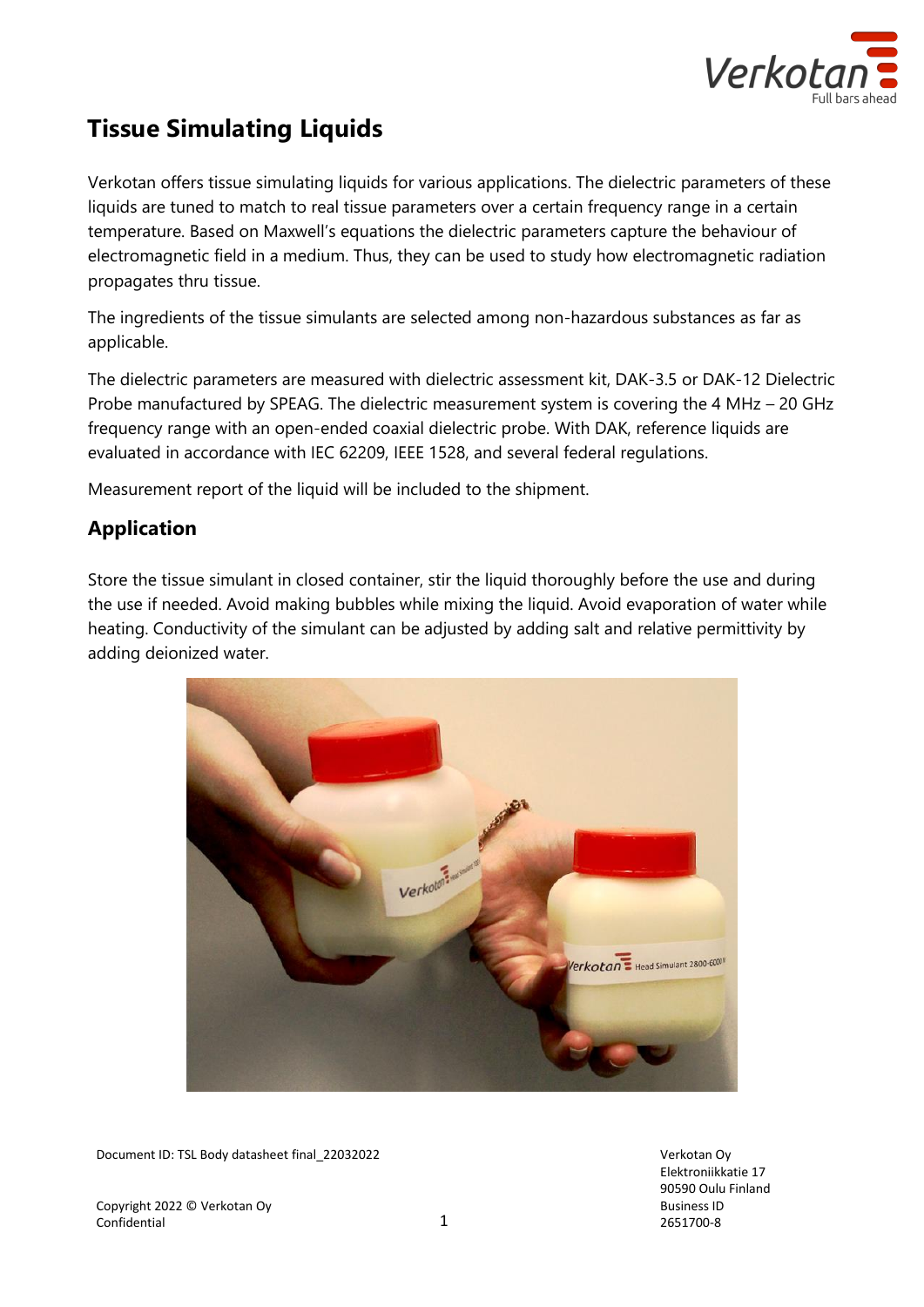

# **Narrowband Body Tissue Simulating Liquids**

### **150 MHz**

150 MHz tissue simulant meets the target parameters of FCC KDB publication 865664 with a tolerance of ±5%.

Ingredients

- Deionized water
- Tween
- Salt

| Target data:Body |     |                |
|------------------|-----|----------------|
| f (MHz)          |     | $\sigma$ (S/m) |
| 150              | 619 | 0.80           |

#### **450 MHz**

450 MHz tissue simulant meets the target parameters of FCC KDB publication 865664 with a tolerance of ±5%.

Ingredients

- Deionized water
- Tween
- Salt

| Target data:Body |      |                |
|------------------|------|----------------|
| f (MHz)          |      | $\sigma$ (S/m) |
| 450              | 56.7 | 0.94           |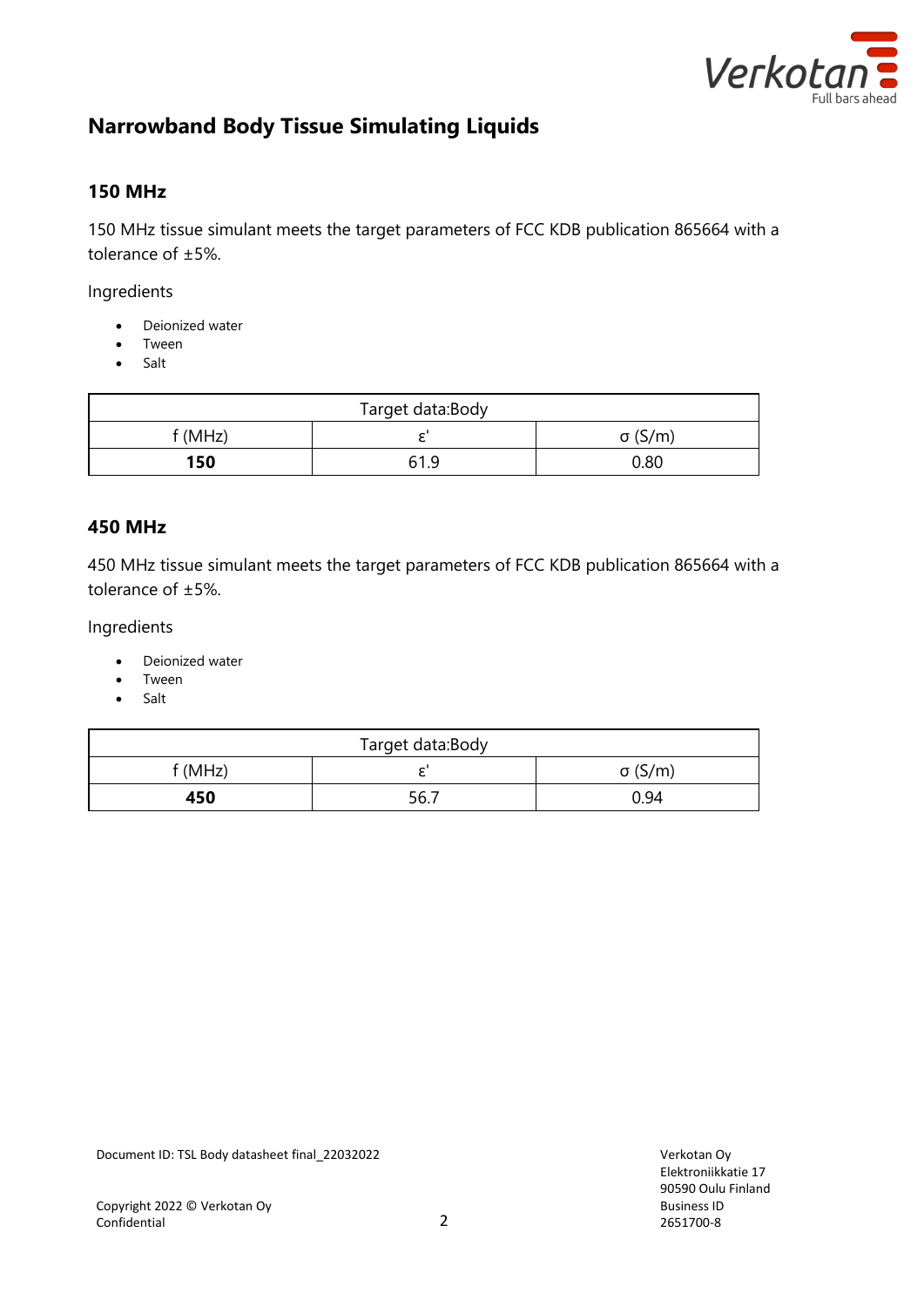

### **700 – 935 MHz**

700 – 935 MHz tissue simulant meets the target parameters of FCC KDB publication 865664 with a tolerance of ±5%.

Ingredients

- Deionized water
- Tween
- Salt

| Target data:Body |                 |                |
|------------------|-----------------|----------------|
| f(MHz)           | $\varepsilon$ ' | $\sigma$ (S/m) |
| 700              | 55.7            | 0.96           |
| 750              | 55.5            | 0.96           |
| 800              | 55.3            | 0.97           |
| 850              | 55.2            | 0.99           |
| 900              | 55.0            | 1.05           |
| 935              | 55.0            | 1.07           |

#### **1700 – 1 900 MHz**

1 700 – 1 900 MHz tissue simulant meets the target parameters of FCC KDB publication 865664 with a tolerance of ±5%.

Ingredients

- Deionized water
- Tween
- Salt

| Target data:Body |                 |                |
|------------------|-----------------|----------------|
| f(MHz)           | $\varepsilon$ ' | $\sigma$ (S/m) |
| 1700             | 53.6            | 1.46           |
| 1750             | 53.4            | 1.49           |
| 1800             | 53.3            | 1.52           |
| 1850             | 53.3            | 1.52           |
| 1900             | 53.3            | 1.52           |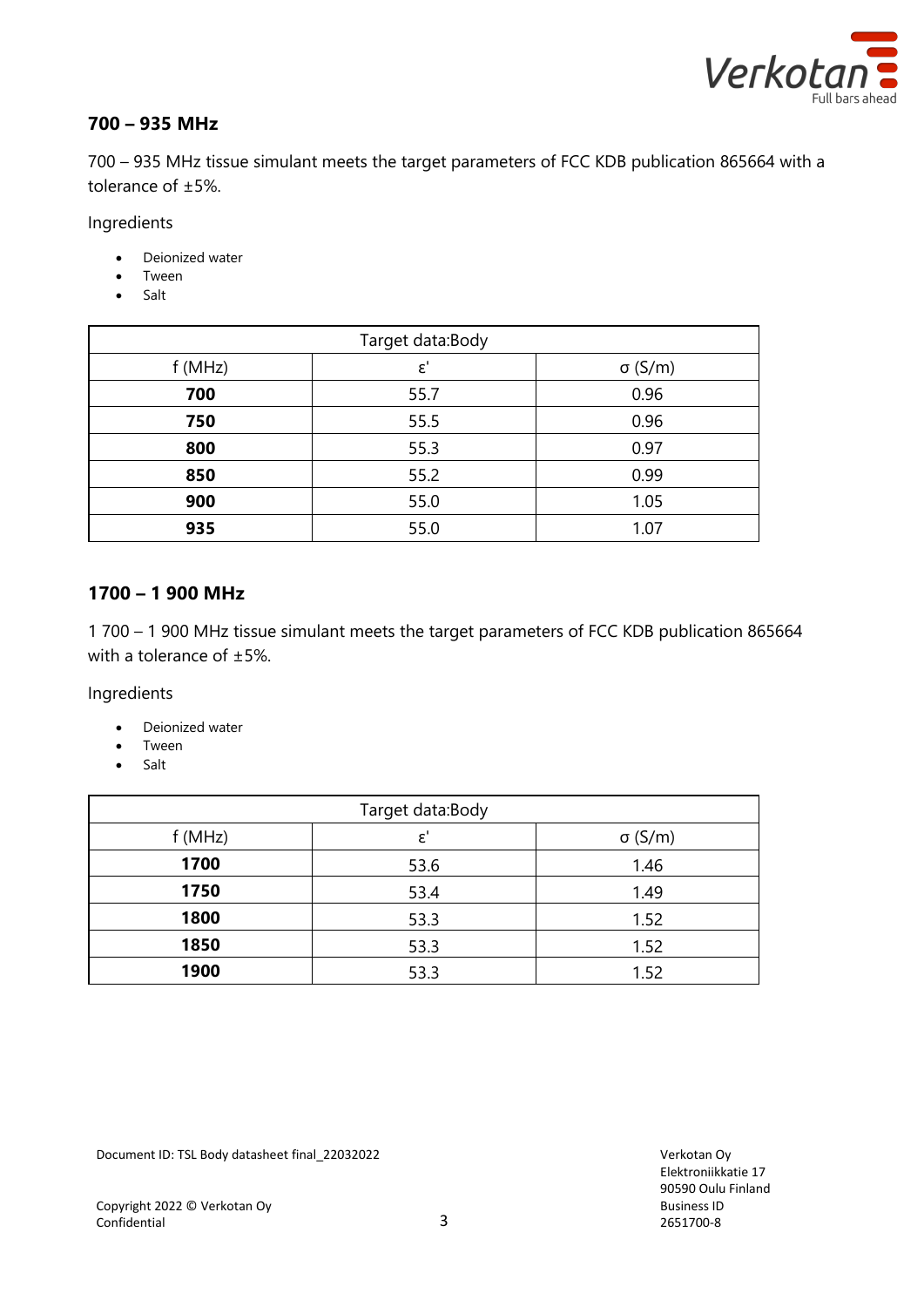

# **2 000 – 2 700 MHz**

2 000 – 2 700 MHz tissue simulant meets the target parameters of FCC KDB publication 865664 with a tolerance of ±5%.

Ingredients

- Deionized water
- Tween
- Salt

| Target data:Body |             |                |
|------------------|-------------|----------------|
| f(MHz)           | $\epsilon'$ | $\sigma$ (S/m) |
| 2000             | 53.3        | 1.52           |
| 2100             | 53.2        | 1.62           |
| 2200             | 53.0        | 1.71           |
| 2300             | 52.9        | 1.81           |
| 2400             | 52.8        | 1.90           |
| 2450             | 52.7        | 1.95           |
| 2500             | 52.6        | 2.02           |
| 2600             | 52.5        | 2.16           |
| 2700             | 52.4        | 2.30           |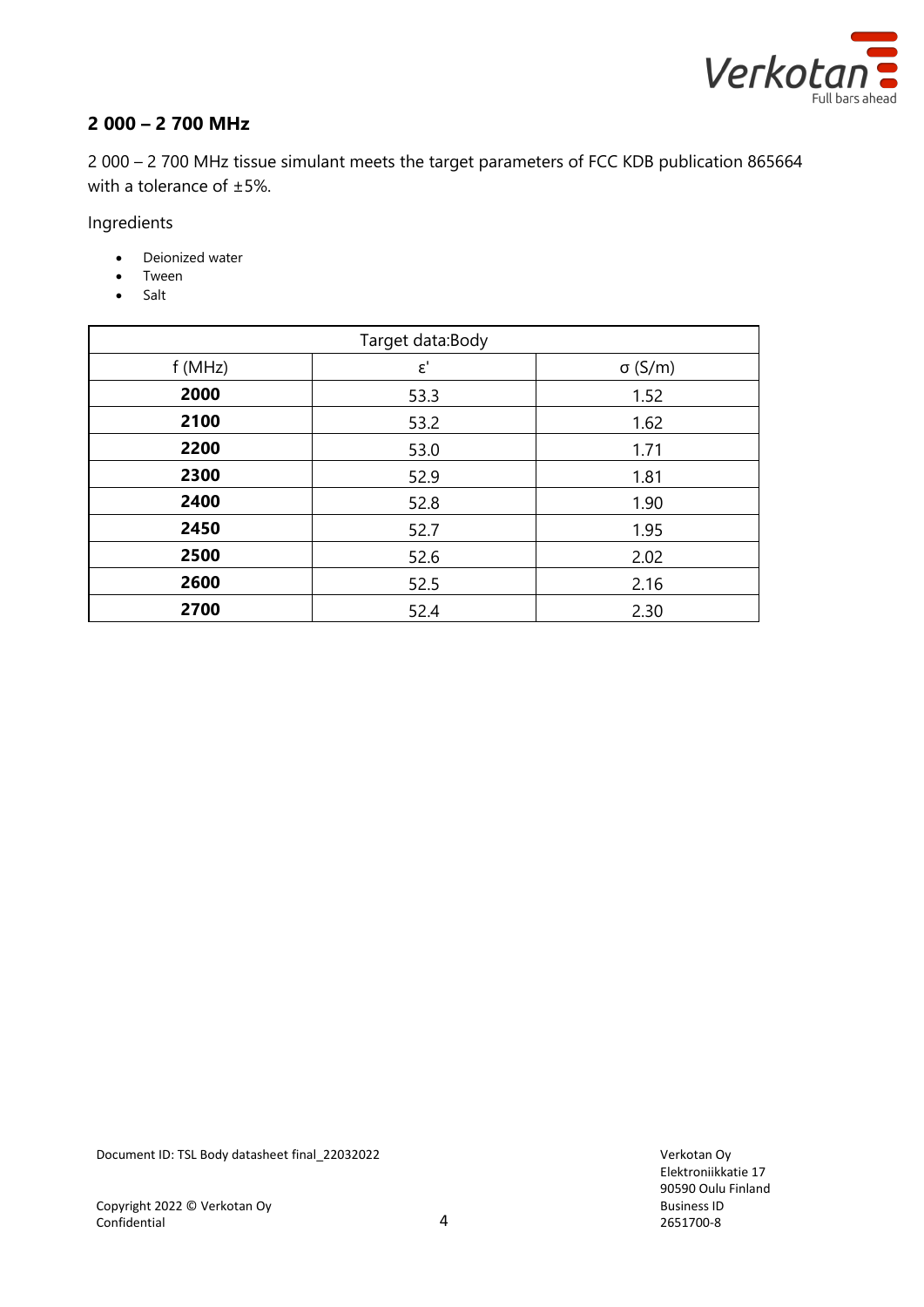

# **Broadband Body Tissue Simulating Liquids**

### **700 – 2 500 MHz**

700 – 2 500 MHz tissue simulant meets the target parameters of FCC KDB publication 865664 with a tolerance of ±10%.

Ingredients

- Deionized water
- Tween
- Salt

| Target data:Body |             |                |
|------------------|-------------|----------------|
| f (MHz)          | $\epsilon'$ | $\sigma$ (S/m) |
| 700              | 55.7        | 0.96           |
| 800              | 55.3        | 0.97           |
| 900              | 55.0        | 1.05           |
| 1000             | 54.8        | 1.10           |
| 1100             | 54.7        | 1.14           |
| 1200             | 54.5        | 1.19           |
| 1300             | 54.3        | 1.23           |
| 1400             | 54.1        | 1.28           |
| 1500             | 53.9        | 1.33           |
| 1600             | 53.8        | 1.39           |
| 1700             | 53.6        | 1.46           |
| 1800             | 53.3        | 1.52           |
| 1900             | 53.3        | 1.52           |
| 2000             | 53.3        | 1.52           |
| 2100             | 53.2        | 1.62           |
| 2200             | 53.0        | 1.71           |
| 2300             | 52.9        | 1.81           |
| 2400             | 52.8        | 1.90           |
| 2500             | 52.6        | 2.02           |